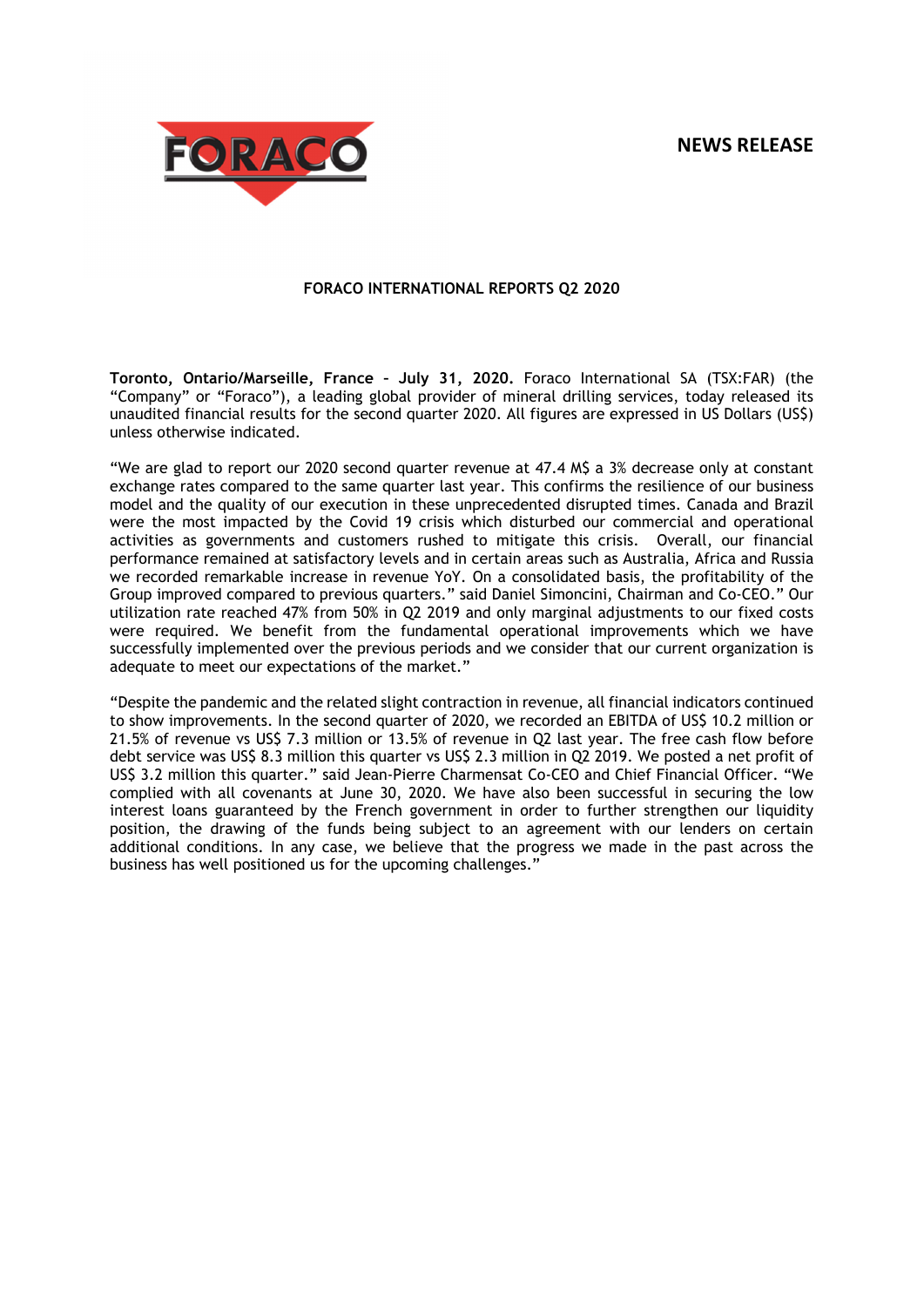## **Highlights – Q2 2020**

## Revenue

- The impact of Covid-19 on the Q2 2020 revenue has been uneven between regions. The pandemic affected revenue in certain important operation centers, particularly in North and South America but solid activities were recorded in other areas.
- Overall, revenue of the period amounted to US\$ 47.4 million compared to US\$ 54.1 million in Q2 2019, a decrease of 12%, but the Q2 2020 revenue decrease at constant exchange rates was limited to 3%.
- This trend is confirmed by the rigs utilization rate which remained relatively high at 47% in Q2 2020 compared to 50% in Q2 2019.

## **Profitability**

- The Q2 2020 gross margin including depreciation within cost of sales was US\$ 11.2 million (or 23.6% of revenue) compared to US\$ 8.5 million (or 15.7% of revenue) in Q2 2019. Performance on contracts improved due to continued close control over our operations which allowed us to generate satisfactory margins across regions including the successful conclusion of a contract generating US\$ 2.0 million net margin.
- During the quarter, EBITDA amounted to US\$ 10.2 million (or 21.5% of revenue), a 38% increase compared to US\$ 7.3 million (or 13.6% of revenue) for the same quarter last year.

## **Highlights – H1 2020**

## Revenue

 H1 2020 revenue amounted to US\$ 97.0 million compared to US\$ 99.3 million in H1 2019 a decrease of 2%. Excluding foreign exchange variance, revenue increased by 6%.

## Profitability

- H1 2020 gross margin including depreciation within cost of sales was US\$ 16.4 million (or 16.9% of revenue) compared to US\$ 12.7 million (or 12.8% of revenue) in H1 2019. This improvement is mainly due to satisfactory control over our operations.
- During the semester, EBITDA amounted to US\$ 14.6 million (or 15.1% of revenue), compared to US\$ 10.8 million (or 10.9% of revenue) for the same period last year.

## Net debt

 The net debt excluding the impact of the implementation of IFRS 16 was US\$ 127.7 million as at June 30, 2020 compared to US\$ 128.9 million as at December 31, 2019. The net debt including the impact of IFRS 16 was US\$ 131.2 million as at June 30, 2020.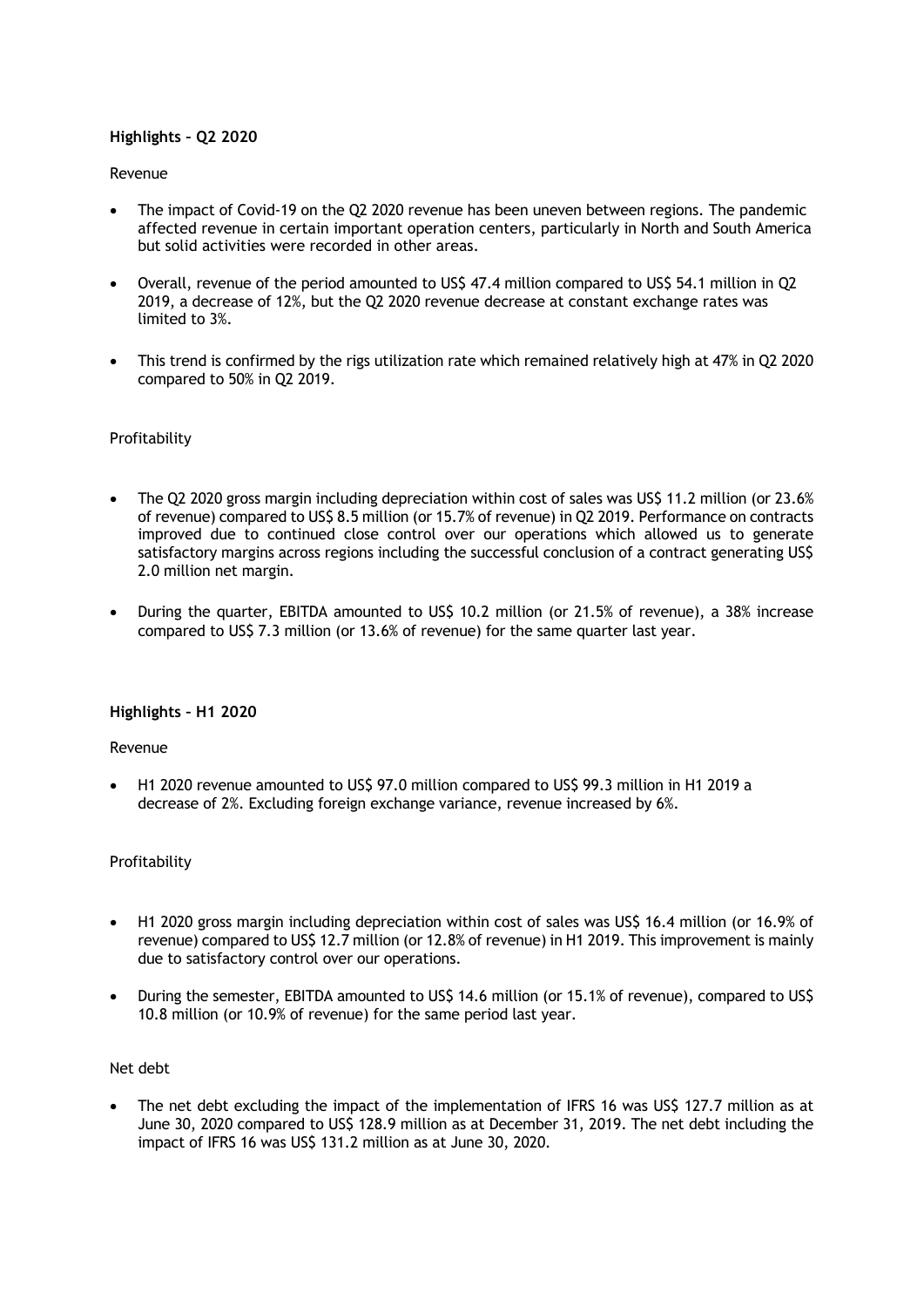# **Selected financial data**

| (In thousands of US\$)<br>(unaudited)     | Three-month period ended<br><b>June 30,</b> |        | Six-month period ended<br><b>June 30,</b> |          |  |
|-------------------------------------------|---------------------------------------------|--------|-------------------------------------------|----------|--|
|                                           | 2020                                        | 2019   | 2020                                      | 2019     |  |
| Revenue                                   | 47,351                                      | 54,093 | 97,022                                    | 99,295   |  |
| Gross profit (1)                          | 11,164                                      | 8,466  | 16,427                                    | 12,703   |  |
| As a percentage of sales                  | 23.6%                                       | 15.7%  | 16.9%                                     | 12.8%    |  |
| <b>EBITDA</b>                             | 10,161                                      | 7,343  | 14,626                                    | 10,787   |  |
| As a percentage of sales                  | 21.5%                                       | 13.6%  | 15.1%                                     | 10.9%    |  |
| Operating profit / (loss)                 | 6,062                                       | 2,979  | 6,186                                     | 2,053    |  |
| As a percentage of sales                  | 12.8%                                       | 5.5%   | 6.4%                                      | 2.1%     |  |
| Profit / (loss) for the<br>period         | 3,277                                       | 1,291  | 1,212                                     | (2,642)  |  |
| Attributable to:<br>Equity holders of the |                                             |        |                                           |          |  |
| Company                                   | 1,726                                       | 597    | (316)                                     | (3, 382) |  |
| Non-controlling interests                 | 1,551                                       | 694    | 1,529                                     | 740      |  |
| EPS (in US cents)                         |                                             |        |                                           |          |  |
| <b>Basic</b>                              | 1.88                                        | 0.66   | (0.35)                                    | (3.77)   |  |
| Diluted                                   | 1.92                                        | 0.66   | (0.35)                                    | (3.77)   |  |

**(1)This line item includes amortization and depreciation expenses related to operations**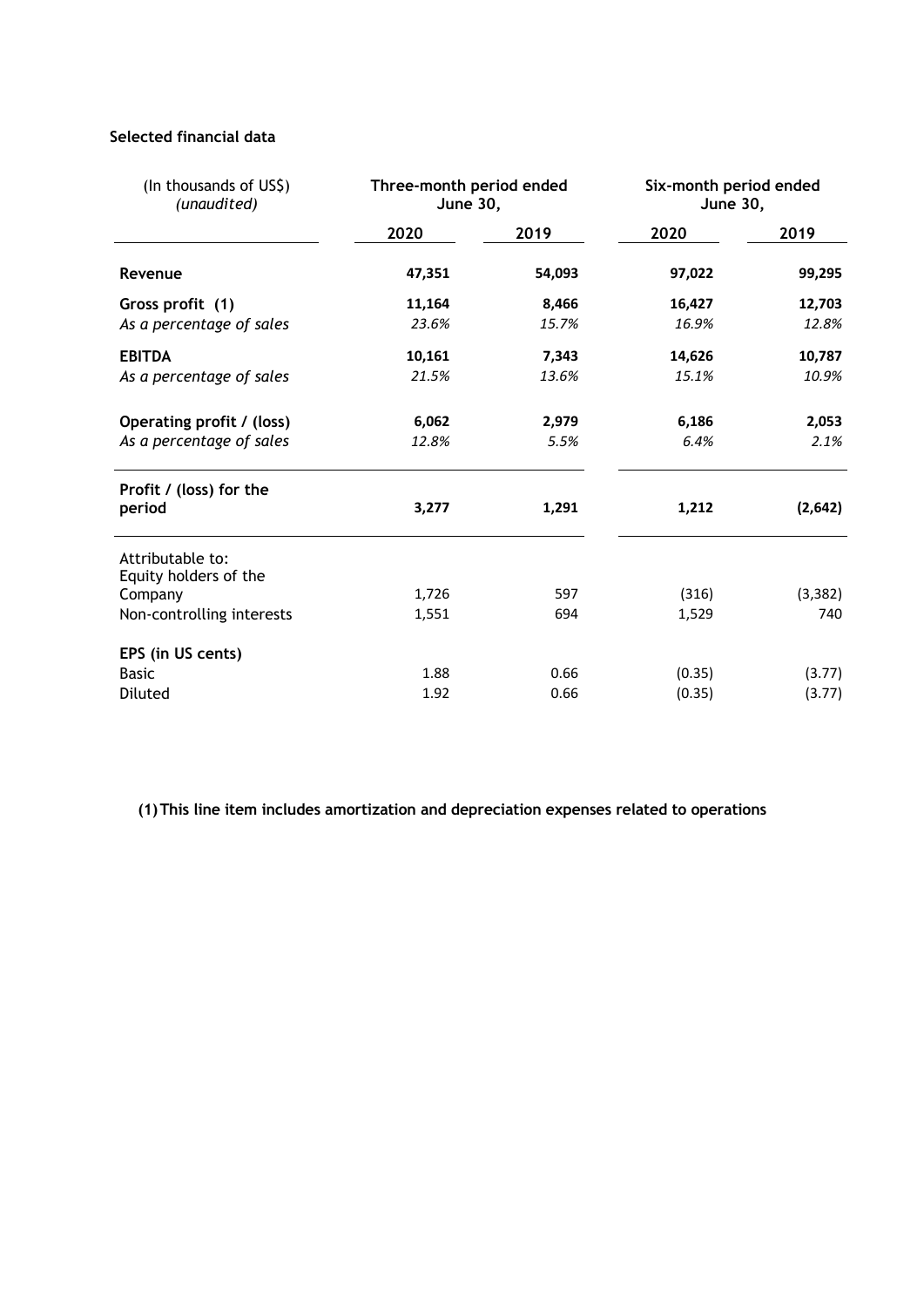## **Financial results**

#### *Revenue*

| (In thousands of US\$) - (unaudited)<br>Reporting segment | Q2 2020 | % change    | Q2 2019 | H <sub>1</sub> 2020 | % change   | H <sub>1</sub> 2019 |
|-----------------------------------------------------------|---------|-------------|---------|---------------------|------------|---------------------|
|                                                           | 40,129  | $-18%$      | 48,920  | 80,509              | $-11%$     | 90,324              |
|                                                           | 7,222   | $+40%$      | 5,187   | 16,513              | $+84%$     | 8,971               |
| Total revenue                                             | 47,351  | $-12%$      | 54,093  | 97,022              | $-2%$      | 99,295              |
| Geographic region                                         |         |             |         |                     |            |                     |
| Europe, Middle East and Africa                            | 17.758  | 11%         | 15,936  | 32,863              | 7%         | 25,133              |
| South America                                             | 6.718   | $-48%$      | 12,892  | 15,804              | $-30%$     | 22,649              |
| North America                                             | 11,570  | $-25%$      | 15,370  | 29,846              | $-13%$     | 34,463              |
|                                                           | 11,305  | 14%         | 9,895   | 18,509              | <u>9%</u>  | 17,050              |
| Total revenue                                             | 47,351  | <u>-12%</u> | 54,093  | 97,022              | <u>-2%</u> | 99,295              |

## **Q2 2020**

Revenue of the quarter decreased from US\$ 54.1 million in Q2 2019 to US\$ 47.4 million in Q2 2020 (-12%). Excluding currency fluctuations, revenue only decreased by 3%.

The long-standing presence of the Company in the water segment enabled it to develop unique applications for the mining sector. These applications which require the use of certain specific assets and which now represent a growing part of the Company's revenue led the management to assess the performance of these activities separately from the mining sector. These activities which include the mining dewatering are now classified in the water segment. The historical figures presented in the table above have been restated to present comparative data in a homogeneous manner.

The 40% increase in revenue in the water segment is the result of the leveraging of the Company's expertise applied to mining dewatering.

In EMEA revenue for the quarter was US\$ 17.8 million compared to US\$ 15.9 million in Q2 2019, an increase of 11% (21% without foreign exchange variance). Each area showed improved activity. In Africa, new deep-water wells contracts mobilized in 2019 continued in Q2 2020 and will continue through 2020. In Russia, activity increased by 12% with new significant contracts secured during Q1 2020.

Revenue in South America decreased by 48% (31% excluding adverse foreign exchange rate variance) at US\$ 6.7 million in Q2 2020 (US\$ 12.9 million in Q2 2019). The activity in the region was particularly impacted by the effect of the pandemic which disrupted the commercial and operational activities.

Activity in North America decreased with revenue at US\$ 11.6 million in Q2 2020 compared to US\$ 15.4 million in Q2 2019. This decrease is mainly due to disruptions affecting a certain number of contracts linked to the Covid 19 pandemic. The activities postponed are due to resume in Q3 2020.

In Asia Pacific, Q2 2020 revenue amounted to US\$ 11.3 million, an increase of 14% (24% without foreign exchange variance). New contracts were mobilized during the quarter and will continue through 2020.

## **H1 2020**

H1 2020 revenue amounted to US\$ 97.0 million compared to US\$ 99.3 million in H1 2019, a decrease of 2%. The H1 2020 revenue increased by 6% after adjusting for currency fluctuations. In EMEA, revenue increased by 7%, to US\$ 32.9 million in H1 2020 from US\$ 25.1 million in H1 2019. Each area

showed improved activity.

Revenue in South America decreased by 30% at US\$ 15.8 million in H1 2020 (US\$ 22.6 million in H1 2019). The activity in the region was particularly impacted by the effect of the Covid-19 pandemic which disrupted the commercial and operational activities during Q2 2020.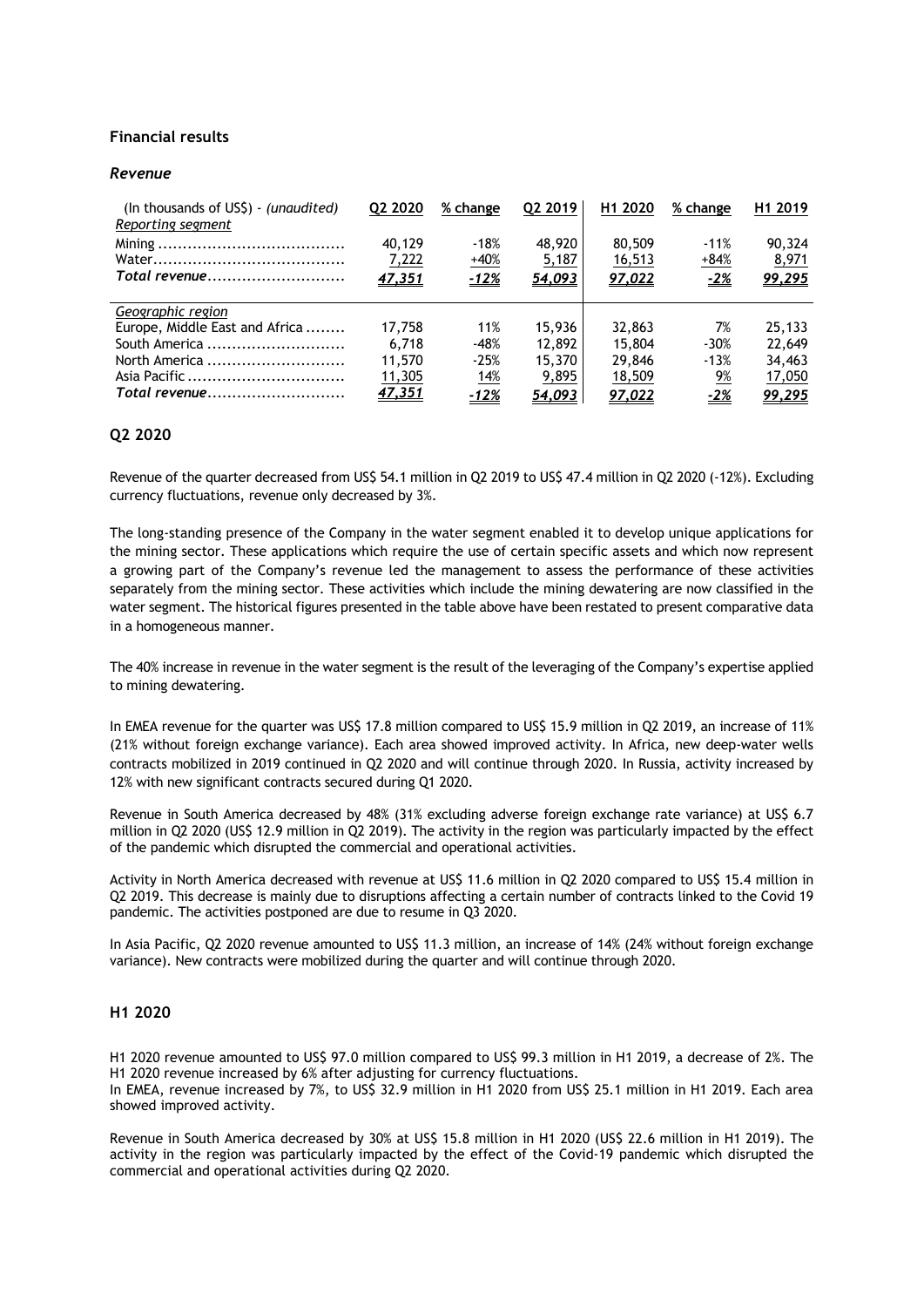Revenue in North America decreased by 13% to US\$ 29.8 million in H1 2020 from US\$ 34.5 million in H1 2019. This decrease is mainly due to disruptions affecting a certain number of contracts in Q2 2020 linked to the Covid-19 pandemic. The activities postponed are due to resume in Q3 2020.

In Asia Pacific, H1 2020 revenue amounted to US\$ 18.5 million, an increase of 9%. New contracts were mobilized during the period and will continue through 2020.

## *Gross profit*

| (In thousands of US\$) - (unaudited) | 02 2020       | % change   | Q2 2019 H1 2020 |               | % change    | H <sub>1</sub> 2019 |
|--------------------------------------|---------------|------------|-----------------|---------------|-------------|---------------------|
| Reporting segment                    |               |            |                 |               |             |                     |
|                                      | 8.650         | $+11%$     | 7.768           | 12.169        | 7%          | 11.385              |
|                                      | 2,514         | n/a        | <u>698</u>      | 4,258         | n/a         | 1,318               |
| Total gross profit / (loss)          | <u>11,164</u> | <u>32%</u> | <u>8,466</u>    | <u>16,427</u> | <u> 29%</u> | <u>12,703</u>       |
|                                      |               |            |                 |               |             |                     |

### **Q2 2020**

The Q2 2020 gross margin including depreciation within cost of sales was US\$ 11.2 million (or 23.6% of revenue) compared to US\$ 8.5 million (or 15.7% of revenue) in Q2 2019. The gross profit improved due to better performance on contracts.

## **H1 2020**

The H1 2020 gross margin including depreciation within cost of sales was US\$ 16.4 million (or 16.9% of revenue) compared to US\$ 12.7 million (or 12.8% of revenue) in H1 2019. This improvement is mainly due to the close control over our operations.

#### *Selling, General and Administrative Expenses*

| (In thousands of US\$) - (unaudited)            | Q2 2020 |     |       |        | % change Q2 2019 H1 2020 % change H1 2019 |        |
|-------------------------------------------------|---------|-----|-------|--------|-------------------------------------------|--------|
| Selling, general and administrative<br>expenses | 5.102   | -7% | 5.487 | 10.241 | -4%                                       | 10,650 |

## **Q2 2020**

SG&A decreased compared to the same quarter last year. The Company adapted its staff cost in the context of the current uncertain environment

### **H1 2020**

SG&A decreased by 4% compared to the same period last year. As a percentage of revenue, SG&A was stable.

#### *Operating result*

| (In thousands of $US\$ ) - (unaudited) | 02 2020 | % change | 02 2019    | H1 2020 | % change H1 2019 |       |
|----------------------------------------|---------|----------|------------|---------|------------------|-------|
| Reporting segment                      |         |          |            |         |                  |       |
|                                        | 4.326   | +55%     | 2.783      | 3.667   | n/a              | .653  |
|                                        | 1,736   | n/a      | <u>196</u> | 2,519   | n/a              | 400   |
| Total operating profit / (loss).       | 6.062   | +103%    | 2.979      | 6.186   | n/a              | 2.053 |

## **Q2 2020**

The operating profit was US\$ 6.1 million, a US\$ 3.1 million improvement as a result of the close control over our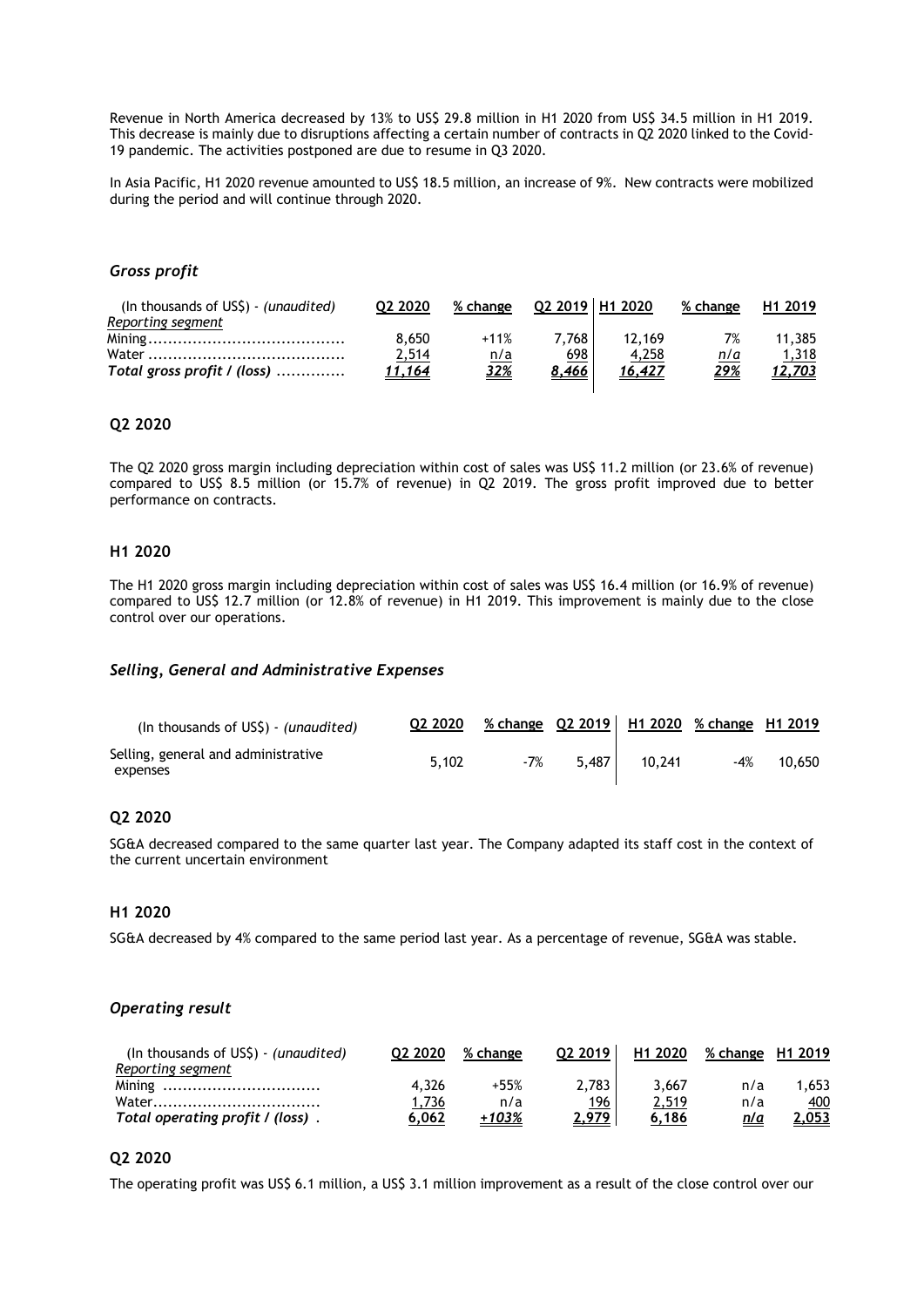operations and SG&A expenses.

### **H1 2020**

The operating profit was US\$ 6.2 million in H1 2020, a US\$ 4.1 million improvement compared to H1 2019 as a result of better performance on contracts and controlled SG&A.

## *Financial position*

The following table provides a summary of the Company's cash flows for H1 2020 and H1 2019:

| (In thousands of US\$)                                           | H1 2020    | H1 2019      |
|------------------------------------------------------------------|------------|--------------|
| Cash generated by operations before working capital requirements | 14,626     | 10,788       |
| Working capital requirements                                     | (2, 177)   | (174)        |
| Income tax paid (received)                                       | (928)      | (1, 540)     |
| Purchase of equipment in cash                                    | (4, 147)   | (5,736)      |
| Free Cash Flow before debt servicing                             | 7,375      | 3,339        |
| Debt variance                                                    | (4, 183)   | (1, 567)     |
| Interests paid                                                   | (1, 451)   | (1,707)      |
| Acquisition of treasury shares                                   |            | (14)         |
| Dividends paid to non-controlling interests                      | (676)      |              |
| Net cash generated / (used in) financing activities              | (6, 310)   | (3, 288)     |
| Net cash variation                                               | 1,065      | 51           |
| Foreign exchange differences                                     | (694)      | (755)        |
| Variation in cash and cash equivalents                           | <u>370</u> | <u>(704)</u> |

In H1 2020, the cash generated from operations before working capital requirements amounted to US\$ 14.6 million compared to US\$ 10.8 million in H1 2019.

In H1 2020, the working capital requirement was US\$2.2 million compared to US\$ 0.2 million in the same period last year.

During the period, the Capex was US\$ 4.1 million in cash compared to US\$ 5.7 million in H1 2019. The Capex mainly relates to major rigs overhauls, ancillary equipment and rods.

Free cash flow before debt servicing was US\$ 7.4 million in H1 2020 compared to US\$ 3.3 million in H1 2019.

As at June 30, 2020, cash and cash equivalents totaled US\$ 16.4 million compared to US\$ 16.1 million as at December 31, 2019. Cash and cash equivalents are mainly held at or invested within top tier financial institutions.

As at June 30, 2020, net debt excluding IFRS 16 implementation amounted to US\$ 127.7 million (US\$ 128.9 million as at December 31, 2019).

Bank guarantees as at June 30, 2020 totaled US\$ 9.0 million compared to US\$ 6.5 million as at December 31, 2019. The Company benefits from a confirmed contract guarantee line of € 12.7 million (US\$ 14.0 million).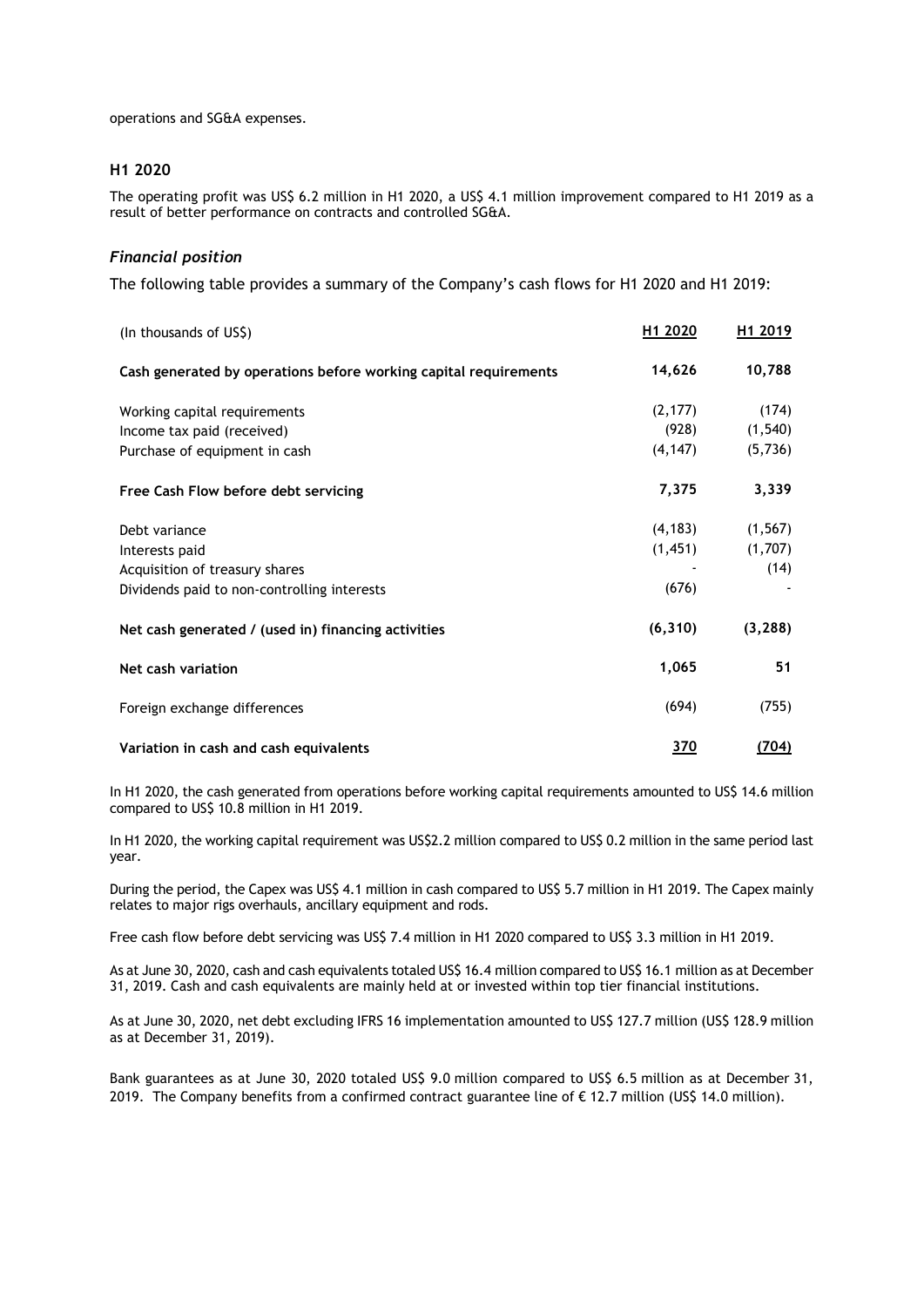### *Going concern and impairment testing*

As at June 30, 2020, the Company met its financial covenants. Despite the current economic environment, and assuming that the health crisis does not deteriorate further, the Company believes that it will have adequate financial resources to continue in operation for a period of at least twelve months.

#### *Currency exchange rates*

The exchange rates for the periods under review are provided in the Management's Discussion and Analysis of Q2 2020.

### *Non-IFRS measures*

EBITDA represents Net income before interest expense, income taxes, depreciation, amortization and non-cash share based compensation expenses. EBITDA is a non-IFRS quantitative measure used to assist in the assessment of the Company's ability to generate cash from its operations. The Company believes that the presentation of EBITDA is useful to investors because it is frequently used by securities analysts, investors and other interested parties in the evaluation of companies in the drilling industry. EBITDA is not defined in IFRS and should not be considered to be an alternative to Profit for the period or Operating profit or any other financial metric required by such accounting principles.

Net debt corresponds to the current and non-current portions of borrowings and the consideration payable related to acquisitions, net of cash and cash equivalents.

Reconciliation of the EBITDA is as follows:

| (In thousands of US\$)<br>(unaudited)      | O <sub>2</sub> 2020 | O <sub>2</sub> 2019 | H <sub>1</sub> 2020 | H <sub>1</sub> 2019 |
|--------------------------------------------|---------------------|---------------------|---------------------|---------------------|
|                                            | 6.062               | 2.979               | 6.186               | 2.053               |
|                                            | 4.054               | 4.320               | 8.350               | 8.645               |
| Non-cash employee share-based compensation | 45                  | 45                  | 90                  | 90                  |
|                                            | 10,161              | 7.343               | 14.626              | 10,787              |

## *Conference call and webcast*

On July 31, 2020, Company Management will conduct a conference call at 10:00 am ET to review the financial results. The call will be hosted by Daniel Simoncini, Chairman and co-CEO, and Jean-Pierre Charmensat, co-CEO and CFO.

You can join the call by dialing 1-888-231-8191 or 1-647-427-7450. You will be put on hold until the conference call begins. A live audio webcast of the Conference Call will also be available through:

https://produceredition.webcasts.com/starthere.jsp?ei=1350286&tp\_key=19b3d85897

An archived replay of the webcast will be available for 90 days.

## **About Foraco International SA**

Foraco International SA (TSX: FAR) is a leading global mineral drilling services company that provides a comprehensive and reliable service offering in mining and water projects. Supported by its founding values of integrity, innovation and involvement, Foraco has grown into the third largest global drilling enterprise with a presence in 22 countries across five continents. For more information about Foraco, visit www.foraco.com.